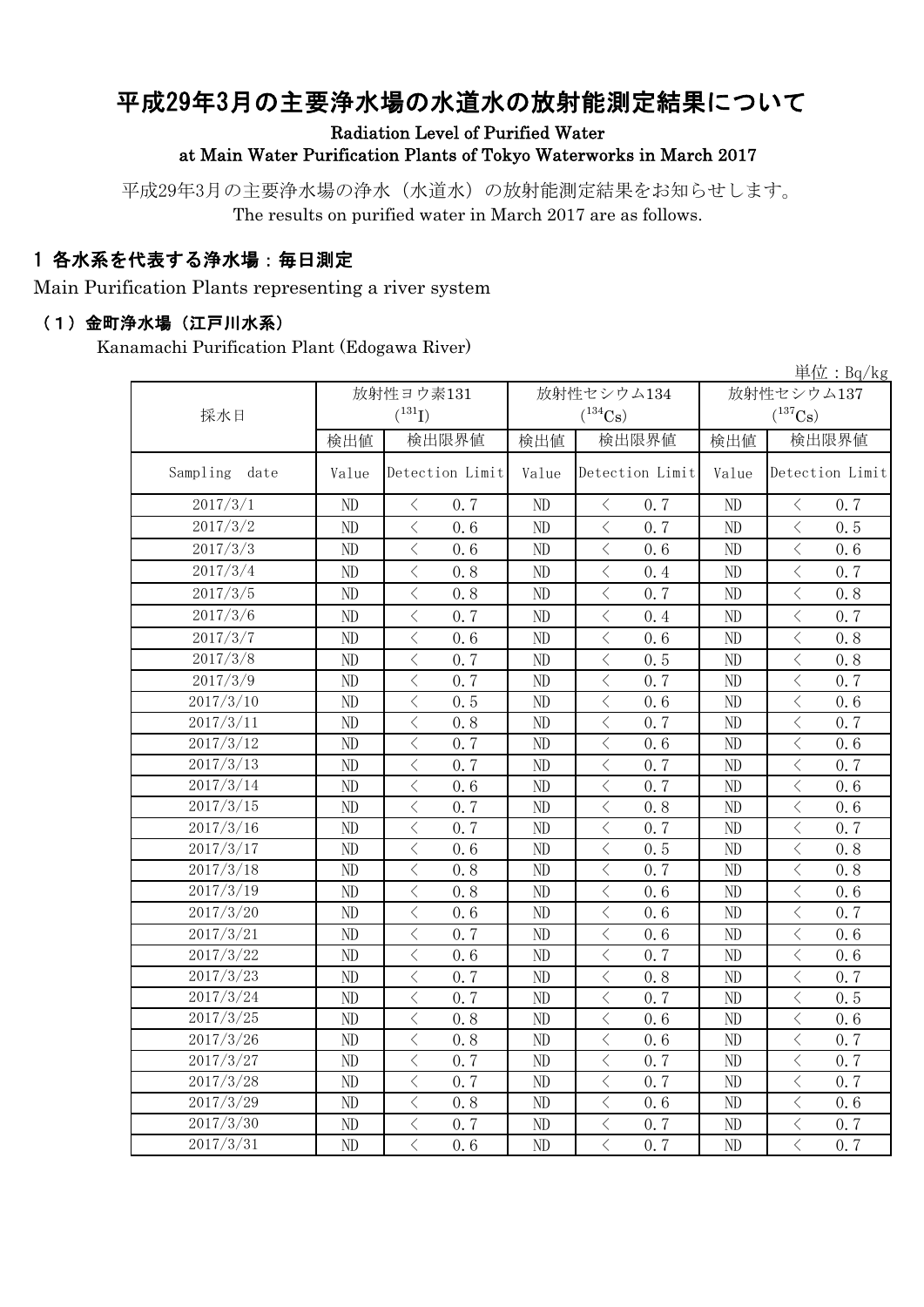### (2)朝霞浄水場 (荒川水系)

Asaka Purification Plant (Arakawa River)

|               |          |                                                 |          |                                                 | $+1$ $\mu$ . Dy $R_5$ |                                                                                                                                                                      |  |
|---------------|----------|-------------------------------------------------|----------|-------------------------------------------------|-----------------------|----------------------------------------------------------------------------------------------------------------------------------------------------------------------|--|
|               |          | 放射性ヨウ素131                                       |          | 放射性セシウム134                                      | 放射性セシウム137            |                                                                                                                                                                      |  |
| 採水日           |          | $(^{131}I)$                                     |          | $(^{134}Cs)$                                    |                       | $(^{137}Cs)$                                                                                                                                                         |  |
|               | 検出値      | 検出限界値                                           | 検出値      | 検出限界値                                           | 検出値                   | 検出限界値                                                                                                                                                                |  |
| Sampling date | Value    | Detection Limit                                 | Value    | Detection Limit                                 | Value                 | Detection Limit                                                                                                                                                      |  |
| 2017/3/1      | ND       | $\langle$<br>0.6                                | ND       | $\langle$<br>0.6                                | ND                    | $\langle$<br>0, 7                                                                                                                                                    |  |
| 2017/3/2      | ND       | $\langle$<br>0.8                                | ND       | $\langle$<br>0.6                                | ND                    | $\overline{\left\langle \right\rangle }$<br>0.8                                                                                                                      |  |
| 2017/3/3      | ND       | $\langle$<br>0.7                                | ND       | $\overline{\left\langle \right\rangle }$<br>0.8 | ND                    | $\,$ $\,$ $\,$<br>0.7                                                                                                                                                |  |
| 2017/3/4      | $\rm ND$ | $\, <\,$<br>0.8                                 | ND       | $\bigg\langle$<br>0.7                           | ND                    | $\langle$<br>0.6                                                                                                                                                     |  |
| 2017/3/5      | ND       | $\, <\,$<br>0.7                                 | ND       | $\lt$<br>0.8                                    | ND                    | $\lt$<br>0.7                                                                                                                                                         |  |
| 2017/3/6      | ND       | $\langle$<br>0.6                                | ND       | 0.8<br>$\langle$                                | ND                    | $\lt$<br>0.8                                                                                                                                                         |  |
| 2017/3/7      | ND       | $\langle$<br>0.6                                | ND       | $\langle$<br>0.5                                | ND                    | $\,$ $\,$ $\,$<br>0.8                                                                                                                                                |  |
| 2017/3/8      | $\rm ND$ | $\langle$<br>0.6                                | ND       | $\langle$<br>0.7                                | ND                    | $\langle$<br>0.7                                                                                                                                                     |  |
| 2017/3/9      | $\rm ND$ | $\langle$<br>0.6                                | ND       | 0.7<br>$\langle$                                | ND                    | $\overline{\left\langle \right\rangle }$<br>0.7                                                                                                                      |  |
| 2017/3/10     | ND       | $\lt$<br>0.6                                    | ND       | $\langle$<br>0.7                                | ND                    | $\lt$<br>0.7                                                                                                                                                         |  |
| 2017/3/11     | ND       | $\overline{\left\langle \right\rangle }$<br>0.7 | ND       | $\overline{\left\langle \right\rangle }$<br>0.6 | ND                    | $\overline{\left\langle \right\rangle }$<br>0.6                                                                                                                      |  |
| 2017/3/12     | ND       | $\hspace{0.1cm}\big\langle$<br>0.8              | ND       | $\overline{\left\langle \right\rangle }$<br>0.7 | ND                    | $\langle$<br>0.7                                                                                                                                                     |  |
| 2017/3/13     | ND       | $\overline{\left\langle \right\rangle }$<br>0.7 | ND       | $\overline{\left\langle \right\rangle }$<br>0.7 | ND                    | $\overline{\left\langle \right\rangle }$<br>0.6                                                                                                                      |  |
| 2017/3/14     | ND       | $\,$ $\,$ $\,$<br>0.7                           | ND       | $\,$ $\,$ $\,$<br>0.7                           | ND                    | $\lt$<br>0.6                                                                                                                                                         |  |
| 2017/3/15     | ND       | $\langle$<br>0.7                                | ND       | $\langle$<br>0.6                                | ND                    | $\langle$<br>0.7                                                                                                                                                     |  |
| 2017/3/16     | ND       | $\overline{\langle}$<br>0.7                     | ND       | $\overline{\left\langle \right\rangle }$<br>0.7 | ND                    | $\overline{\left\langle \right\rangle }$<br>0.7                                                                                                                      |  |
| 2017/3/17     | $\rm ND$ | $\overline{\left\langle \right\rangle }$<br>0.7 | $\rm ND$ | $\langle$<br>0.7                                | $\rm ND$              | $\overline{\left\langle \right. }% ,\left\langle \overline{\left\langle \right. }% ,\left\langle \overline{\left\langle \right\rangle }\right\rangle \right.$<br>0.8 |  |
| 2017/3/18     | $\rm ND$ | $\lt$<br>0.7                                    | $\rm ND$ | $\lt$<br>0.7                                    | ND                    | $\lt$<br>0.6                                                                                                                                                         |  |
| 2017/3/19     | ND       | $\langle$<br>0.7                                | ND       | $\overline{\left\langle \right\rangle }$<br>0.7 | ND                    | $\lt$<br>0.6                                                                                                                                                         |  |
| 2017/3/20     | ND       | $\,$ $\,$ $\,$<br>0.7                           | ND       | $\,$ $\,$ $\,$<br>0.5                           | ND                    | $\lt$<br>0.7                                                                                                                                                         |  |
| 2017/3/21     | ND       | $\,$ $\,$ $\,$<br>0.6                           | ND       | $\lt$<br>0.7                                    | ND                    | $\lt$<br>0.7                                                                                                                                                         |  |
| 2017/3/22     | ND       | $\langle$<br>0.6                                | ND       | $\langle$<br>0.6                                | ND                    | $\langle$<br>0.6                                                                                                                                                     |  |
| 2017/3/23     | ND       | $\overline{\left\langle \right\rangle }$<br>0.7 | ND       | $\langle$<br>0.8                                | $\rm ND$              | $\overline{\left\langle \right\rangle }$<br>0.9                                                                                                                      |  |
| 2017/3/24     | $\rm ND$ | $\langle$<br>0.6                                | ND       | 0.7<br>$\langle$                                | $\rm ND$              | $\lt$<br>0.7                                                                                                                                                         |  |
| 2017/3/25     | ND       | $\lt$<br>0.6                                    | ND       | $\lt$<br>0.7                                    | ND                    | $\lt$<br>0.7                                                                                                                                                         |  |
| 2017/3/26     | ND       | $\langle$<br>0.8                                | ND       | $\overline{\left\langle \right\rangle }$<br>0.6 | ND                    | $\lt$<br>0.8                                                                                                                                                         |  |
| 2017/3/27     | ND       | $\,$ $\,$ $\,$<br>0.7                           | ND       | $\langle$<br>0.7                                | ND                    | $\lt$<br>0.8                                                                                                                                                         |  |
| 2017/3/28     | ND       | $\,$ $\,$ $\,$<br>0.6                           | ND       | $\langle$<br>0.7                                | ND                    | $\langle$<br>0.6                                                                                                                                                     |  |
| 2017/3/29     | ND       | $\langle$<br>0.6                                | ND       | $\langle$<br>0.8                                | ND                    | $\langle$<br>0.8                                                                                                                                                     |  |
| 2017/3/30     | ND       | $\,$ $\,$ $\,$<br>0.7                           | ND       | $\langle$<br>0.7                                | ND                    | $\hspace{0.1cm}\big\langle$<br>0.8                                                                                                                                   |  |
| 2017/3/31     | ND       | $\overline{\langle}$<br>0.7                     | ND       | $\langle$<br>0.6                                | ND                    | $\overline{\langle}$<br>0.7                                                                                                                                          |  |

単位:Bq/kg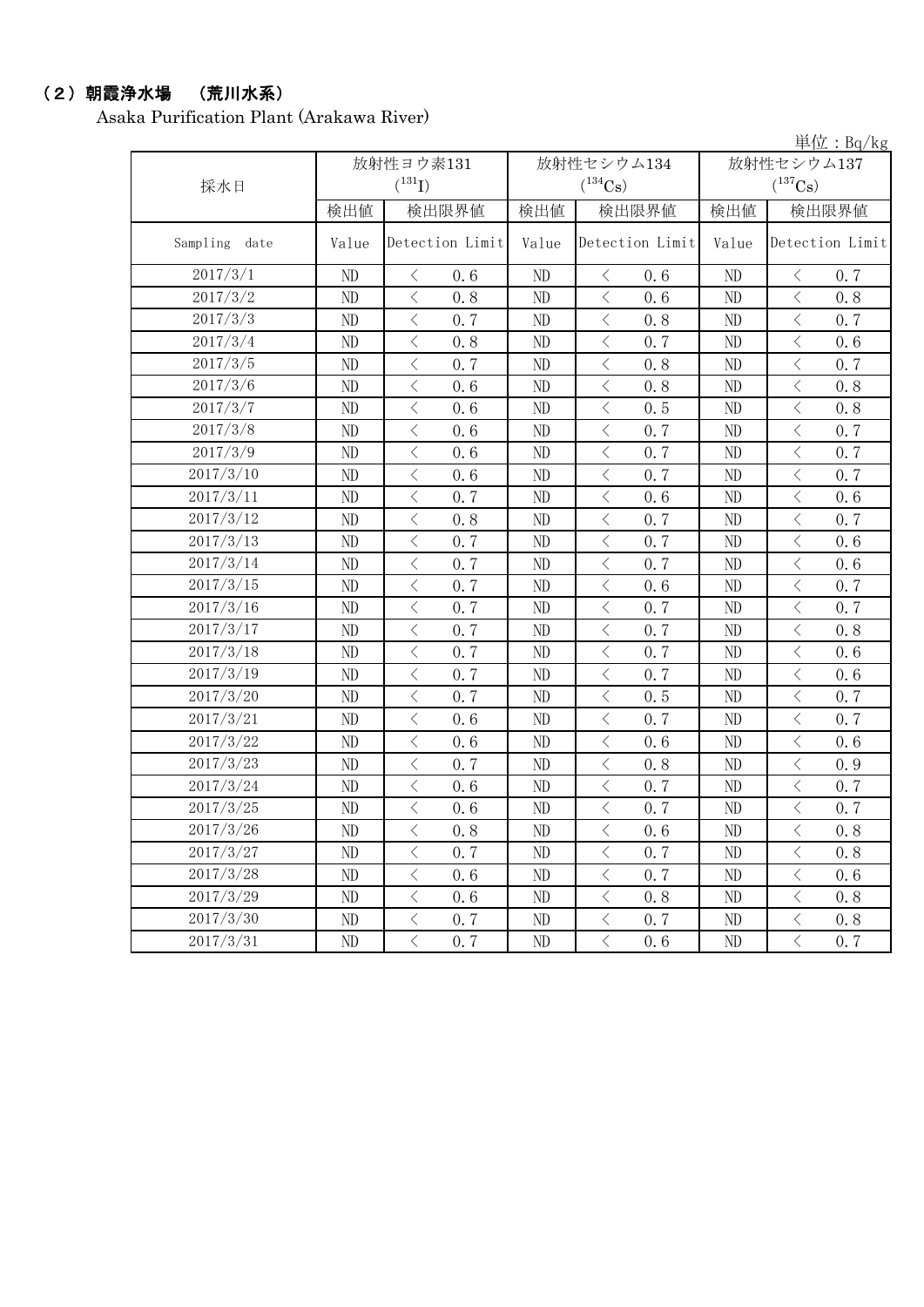## (3)小作浄水場 (多摩川水系)

Ozaku Purification Plant (Tamagawa River)

|                  |          |                                                 |          |                                                                                                               |            | 単位: Bq/kg                                       |
|------------------|----------|-------------------------------------------------|----------|---------------------------------------------------------------------------------------------------------------|------------|-------------------------------------------------|
|                  |          | 放射性ヨウ素131                                       |          | 放射性セシウム134                                                                                                    | 放射性セシウム137 |                                                 |
| 採水日              |          | $(^{131}I)$                                     |          | $(^{134}Cs)$                                                                                                  |            | $(^{137}\mathrm{Cs})$                           |
|                  | 検出値      | 検出限界値                                           | 検出値      | 検出限界値<br>検出値                                                                                                  |            | 検出限界値                                           |
| Sampling<br>date | Value    | Detection Limit                                 | Value    | Detection Limit                                                                                               | Value      | Detection Limit                                 |
| 2017/3/1         | ND       | 0.6<br>$\langle$                                | ND       | 0.7<br>$\lt$                                                                                                  | ND         | 0.7<br>$\langle$                                |
| 2017/3/2         | ND       | $\langle$<br>0.7                                | ND       | $\big\langle$<br>0.8                                                                                          | ND         | $\langle$<br>0.7                                |
| 2017/3/3         | ND       | $\langle$<br>0.7                                | ND       | $\langle$<br>0.7                                                                                              | ND         | $\langle$<br>0.7                                |
| 2017/3/4         | ND       | $\langle$<br>0.7                                | ND       | $\langle$<br>0.6                                                                                              | ND         | $\langle$<br>0.7                                |
| 2017/3/5         | ND       | $\langle$<br>0.7                                | ND       | $\langle$<br>0.5                                                                                              | ND         | $\langle$<br>0.5                                |
| 2017/3/6         | ND       | $\langle$<br>0.6                                | ND       | $\lt$<br>0.7                                                                                                  | ND         | $\langle$<br>0.8                                |
| 2017/3/7         | ND       | $\langle$<br>0.6                                | ND       | $\,$ $\,$ $\,$<br>0.7                                                                                         | ND         | $\langle$<br>0.7                                |
| 2017/3/8         | ND       | $\overline{\left\langle \right\rangle }$<br>0.7 | ND       | $\,$ $\,$ $\,$<br>0.6                                                                                         | ND         | $\lt$<br>0.6                                    |
| 2017/3/9         | ND       | $\langle$<br>0.7                                | ND       | $\langle$<br>0.6                                                                                              | ND         | $\langle$<br>0.8                                |
| 2017/3/10        | ND       | $\langle$<br>0.8                                | ND       | $\langle$<br>0.6                                                                                              | ND         | $\langle$<br>0.8                                |
| 2017/3/11        | ND       | $\langle$<br>0.7                                | ND       | $\lt$<br>0.6                                                                                                  | ND         | $\lt$<br>0.7                                    |
| 2017/3/12        | ND       | $\langle$<br>0.8                                | ND       | 0.7<br>$\langle$                                                                                              | $\rm ND$   | $\langle$<br>0.8                                |
| 2017/3/13        | ND       | $\langle$<br>0.7                                | ND       | $\langle$<br>0.6                                                                                              | ND         | $\langle$<br>0.7                                |
| 2017/3/14        | ND       | $\langle$<br>0.6                                | ND       | $\lt$<br>0.7                                                                                                  | ND         | $\langle$<br>0.7                                |
| 2017/3/15        | ND       | $\langle$<br>0.6                                | ND       | $\,$ $\,$ $\,$<br>0.8                                                                                         | ND         | $\lt$<br>0.6                                    |
| 2017/3/16        | ND       | $\langle$<br>0.7                                | ND       | $\langle$<br>0.6                                                                                              | ND         | $\overline{\left\langle \right\rangle }$<br>0.6 |
| 2017/3/17        | ND       | $\langle$<br>0.6                                | ND       | 0.7<br>$\langle$                                                                                              | ND         | $\langle$<br>0.7                                |
| 2017/3/18        | ND       | $\langle$<br>0.8                                | ND       | $\langle$<br>0.7                                                                                              | ND         | $\langle$<br>0.6                                |
| 2017/3/19        | ND       | $\langle$<br>0.7                                | ND       | $\hspace{0.1mm}\mathopen{\begin{array}{c}\mathopen{\fbox{$\scriptstyle<\}}\end{array}}\hspace{-0.1mm}$<br>0.6 | ND         | $\langle$<br>0.6                                |
| 2017/3/20        | ND       | $\langle$<br>0.6                                | ND       | $\langle$<br>0.6                                                                                              | ND         | $\langle$<br>0.7                                |
| 2017/3/21        | ND       | $\langle$<br>0.6                                | ND       | $\langle$<br>0.6                                                                                              | ND         | $\langle$<br>0.7                                |
| 2017/3/22        | ND       | $\langle$<br>0.6                                | ND       | $\langle$<br>0.8                                                                                              | ND         | $\langle$<br>0.6                                |
| 2017/3/23        | ND       | 0.6<br>$\langle$                                | ND       | 0.7<br>$\langle$                                                                                              | $\rm ND$   | 0.7<br>$\langle$                                |
| 2017/3/24        | ND       | $\langle$<br>0.6                                | ND       | $\langle$<br>0.6                                                                                              | ND         | $\langle$<br>0.7                                |
| 2017/3/25        | ND       | $\langle$<br>0.9                                | ND       | $\langle$<br>0.7                                                                                              | ND         | $\hspace{0.1mm}\big\langle$<br>0.7              |
| 2017/3/26        | $\rm ND$ | 0.7<br>$\, \leq$                                | $\rm ND$ | $\langle$<br>0.7                                                                                              | $\rm ND$   | $\bigl\langle$<br>0.8                           |
| 2017/3/27        | ND       | $\lt$<br>0.6                                    | ND       | $\lt$<br>0.7                                                                                                  | ND         | $\langle$<br>0.7                                |
| 2017/3/28        | ND       | $\langle$<br>0.7                                | ND       | $\langle$<br>0.6                                                                                              | ND         | $\langle$<br>0.7                                |
| 2017/3/29        | ND       | $\langle$<br>0.6                                | ND       | $\langle$<br>0.6                                                                                              | ND         | $\langle$<br>0.9                                |
| 2017/3/30        | ND       | $\langle$<br>0, 7                               | ND       | 0.7<br>$\langle$                                                                                              | ND         | $\langle$<br>0, 8                               |
| 2017/3/31        | ND       | $\langle$<br>0, 7                               | $\rm ND$ | $\langle$<br>0.6                                                                                              | $\rm ND$   | $\langle$<br>0, 7                               |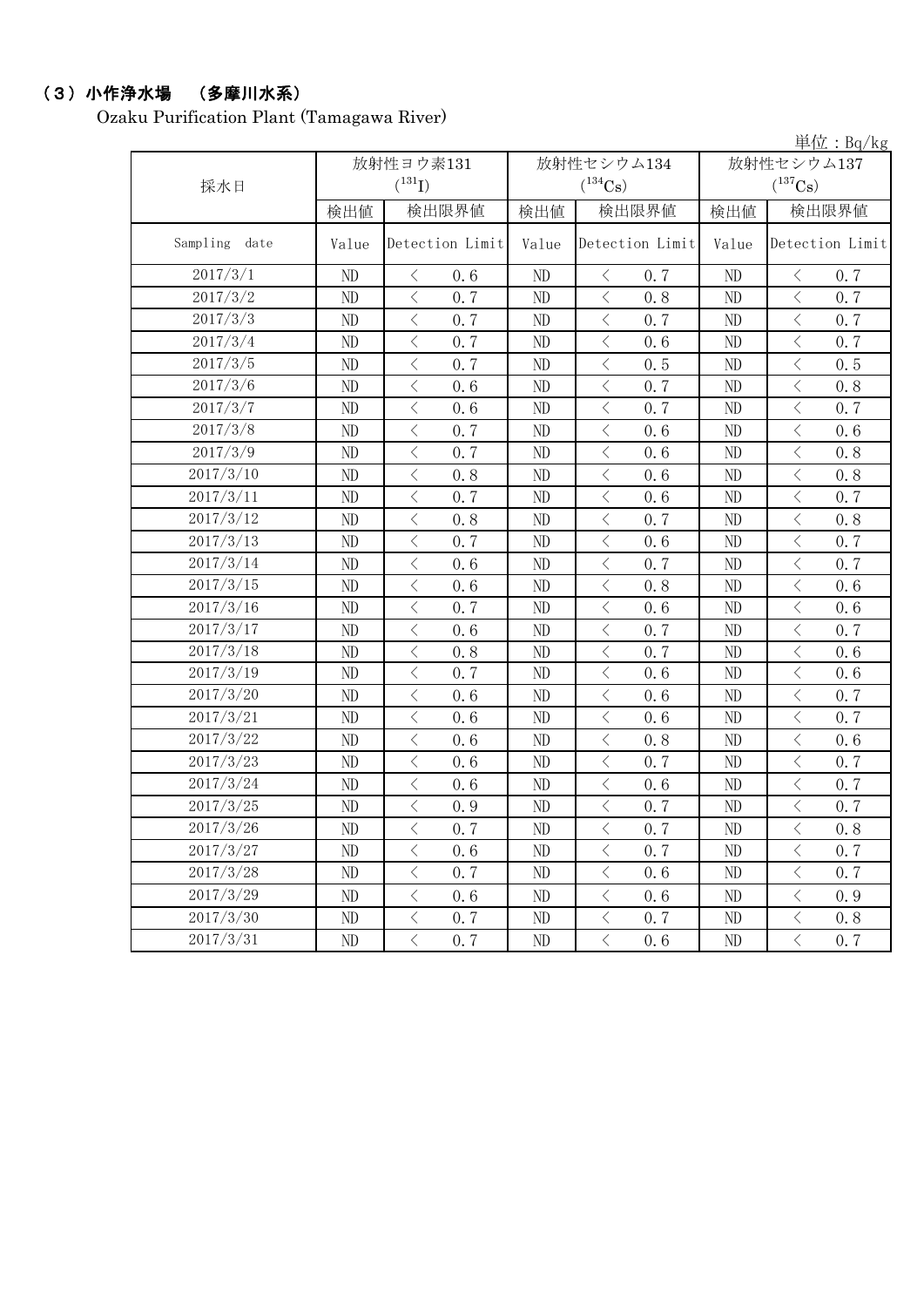## (4)東村山浄水場 (多摩川・荒川水系)

Higashi-murayama Purification Plant (Tamagawa・Arakawa River)

|                  |          |                                                 | 単位: Bq/kg |                       |            |                                                 |  |
|------------------|----------|-------------------------------------------------|-----------|-----------------------|------------|-------------------------------------------------|--|
|                  |          | 放射性ヨウ素131                                       |           | 放射性セシウム134            | 放射性セシウム137 |                                                 |  |
| 採水日              |          | $(^{131}I)$                                     |           | $(^{134}Cs)$          |            | $(^{137}\mathrm{Cs})$                           |  |
|                  | 検出値      | 検出限界値                                           | 検出値       | 検出限界値                 | 検出値        | 検出限界値                                           |  |
| Sampling<br>date | Value    | Detection Limit                                 | Value     | Detection Limit       | Value      | Detection Limit                                 |  |
| 2017/3/1         | ND       | 0.6<br>$\langle$                                | ND        | $\langle$<br>0.7      | ND         | 0.8<br>$\lt$                                    |  |
| 2017/3/2         | ND       | $\langle$<br>0.7                                | ND        | $\langle$<br>0.7      | ND         | $\langle$<br>0.8                                |  |
| 2017/3/3         | ND       | $\overline{\left\langle \right\rangle }$<br>0.6 | ND        | 0.7<br>$\langle$      | ND         | $\langle$<br>0.7                                |  |
| 2017/3/4         | ND       | $\langle$<br>0.7                                | ND        | $\langle$<br>0.7      | ND         | $\langle$<br>0.7                                |  |
| 2017/3/5         | ND       | $\langle$<br>0.7                                | ND        | 0.7<br>$\lt$          | ND         | $\langle$<br>0.7                                |  |
| 2017/3/6         | ND       | $\langle$<br>0.6                                | ND        | $\langle$<br>0.6      | ND         | $\langle$<br>0.7                                |  |
| 2017/3/7         | ND       | $\langle$<br>0.6                                | ND        | $\lt$<br>0.6          | ND         | $\langle$<br>0.7                                |  |
| 2017/3/8         | ND       | $\langle$<br>0.7                                | ND        | 0.6<br>$\langle$      | ND         | $\langle$<br>0.8                                |  |
| 2017/3/9         | ND       | $\langle$<br>0.7                                | ND        | $\langle$<br>0.6      | ND         | $\langle$<br>0.6                                |  |
| 2017/3/10        | ND       | $\langle$<br>0.7                                | ND        | $\langle$<br>0.6      | ND         | $\langle$<br>0.6                                |  |
| 2017/3/11        | ND       | $\,$ $\,$ $\,$<br>0.9                           | ND        | $\lt$<br>0.6          | ND         | $\langle$<br>0.6                                |  |
| 2017/3/12        | ND       | $\overline{\left\langle \right\rangle }$<br>0.7 | ND        | $\langle$<br>0.7      | ND         | $\overline{\left\langle \right\rangle }$<br>0.7 |  |
| 2017/3/13        | ND       | $\langle$<br>0.7                                | ND        | $\langle$<br>0.7      | ND         | $\langle$<br>0.7                                |  |
| 2017/3/14        | ND       | $\langle$<br>0.7                                | ND        | $\langle$<br>0.6      | ND         | $\langle$<br>0.6                                |  |
| 2017/3/15        | ND       | $\big\langle$<br>0.6                            | ND        | 0.6<br>$\langle$      | ND         | $\langle$<br>0.7                                |  |
| 2017/3/16        | ND       | $\langle$<br>0.7                                | ND        | $\langle$<br>0.6      | ND         | $\langle$<br>0.7                                |  |
| 2017/3/17        | ND       | $\langle$<br>0.6                                | ND        | $\langle$<br>0.6      | ND         | $\langle$<br>0.6                                |  |
| 2017/3/18        | ND       | $\langle$<br>0.8                                | ND        | $\langle$<br>0.7      | ND         | $\langle$<br>0.7                                |  |
| 2017/3/19        | ND       | $\langle$<br>0.8                                | ND        | $\langle$<br>0.8      | ND         | $\langle$<br>0.7                                |  |
| 2017/3/20        | ND       | $\langle$<br>0.7                                | ND        | 0.7<br>$\lt$          | ND         | $\langle$<br>0.7                                |  |
| 2017/3/21        | ND       | $\langle$<br>0.7                                | ND        | $\langle$<br>0.7      | ND         | $\langle$<br>0.7                                |  |
| 2017/3/22        | ND       | $\langle$<br>0.7                                | ND        | $\langle$<br>0.7      | ND         | $\langle$<br>0.5                                |  |
| 2017/3/23        | ND       | $\langle$<br>0.7                                | ND        | $\langle$<br>0.5      | ND         | $\langle$<br>0.7                                |  |
| 2017/3/24        | ND       | $\big\langle$<br>0.7                            | ND        | $\langle$<br>0.8      | ND         | $\langle$<br>0.8                                |  |
| 2017/3/25        | ND       | $\langle$<br>0.7                                | ND        | $\langle$<br>0.6      | ND         | $\langle$<br>0.7                                |  |
| 2017/3/26        | ND       | 0.6<br>$\langle$                                | ND        | 0.7<br>$\langle$      | ND         | 0.7<br>$\langle$                                |  |
| 2017/3/27        | ND       | $\langle$<br>0.6                                | ND        | $\bigl\langle$<br>0.7 | $\rm ND$   | $\langle$<br>0.7                                |  |
| 2017/3/28        | ND       | $\langle$<br>0.6                                | ND        | $\langle$<br>0.7      | ND         | $\langle$<br>0.6                                |  |
| 2017/3/29        | ND       | $\langle$<br>0.6                                | ND        | $\, <\,$<br>0.7       | ND         | $\bigl\langle$<br>0.7                           |  |
| 2017/3/30        | ND       | $\langle$<br>0.6                                | ND        | $\lt$<br>0.7          | ND         | $\langle$<br>0, 7                               |  |
| 2017/3/31        | $\rm ND$ | $\langle$<br>0.6                                | ND        | $\langle$<br>$0.6\,$  | $\rm ND$   | $\langle$<br>0.6                                |  |
|                  |          |                                                 |           |                       |            |                                                 |  |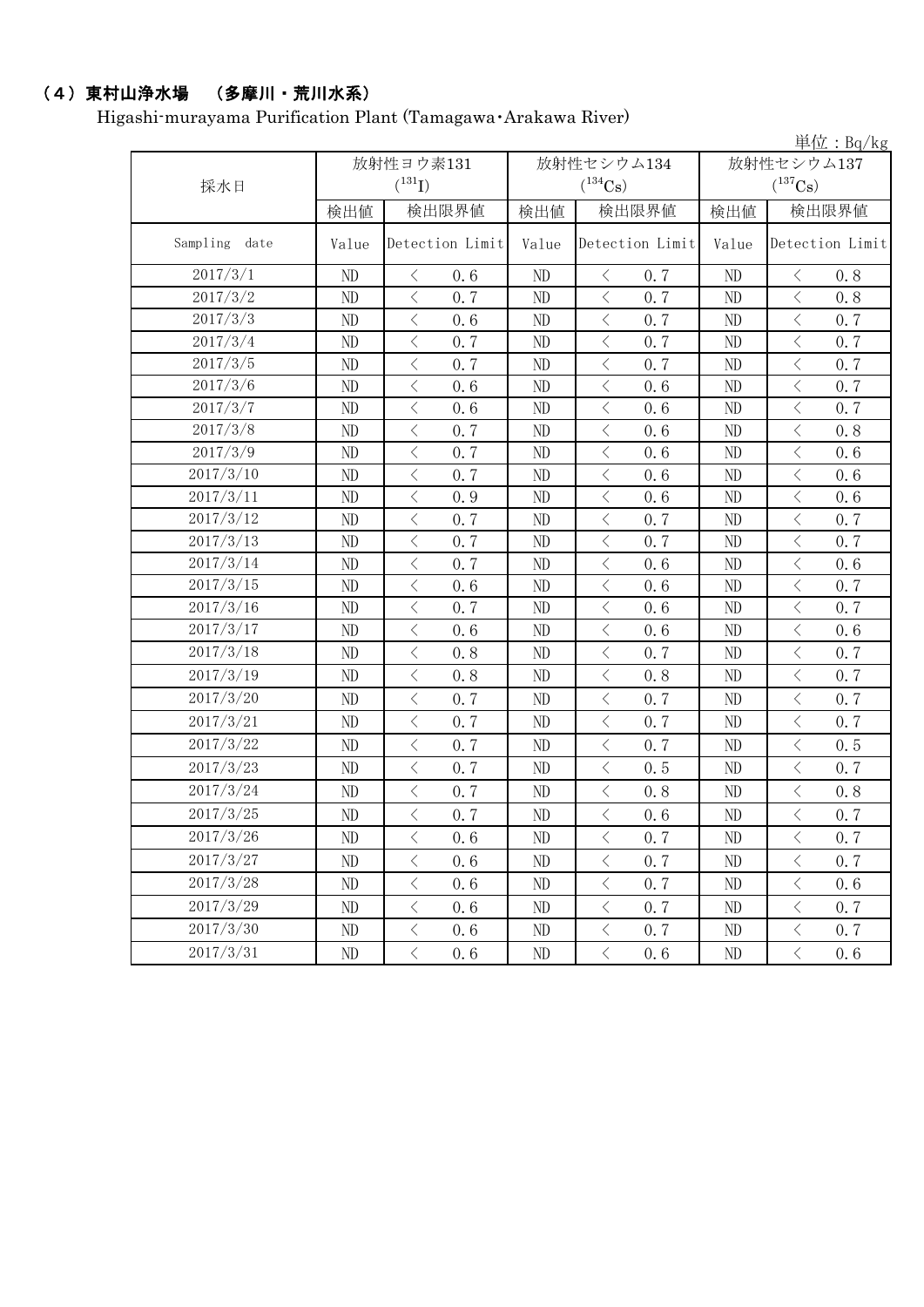## (5)長沢浄水場 (相模川水系)

Nagasawa Purification Plant (Sagamigawa River)

単位:Bq/kg

|               |          | 放射性ヨウ素131                                       |       | 放射性セシウム134                                      | 放射性セシウム137     |                                                 |  |
|---------------|----------|-------------------------------------------------|-------|-------------------------------------------------|----------------|-------------------------------------------------|--|
| 採水日           |          | $(^{131}I)$                                     |       | $(^{134}Cs)$                                    |                | $(^{137}\mathrm{Cs})$                           |  |
|               | 検出値      | 検出限界値                                           | 検出値   | 検出限界値                                           | 検出値            | 検出限界値                                           |  |
| Sampling date | Value    | Detection Limit                                 | Value | Detection Limit                                 | Value          | Detection Limit                                 |  |
| 2017/3/1      | $\rm ND$ | $\langle$<br>0.8                                | ND    | $\,$ $\,$ $\,$<br>0.7                           | ND             | $\,$ $\,$ $\,$<br>0.7                           |  |
| 2017/3/2      | ND       | $\langle$<br>0.7                                | ND    | $\langle$<br>0.5                                | ND             | $\langle$<br>0.7                                |  |
| 2017/3/3      | ND       | $\langle$<br>0, 6                               | ND    | $\lt$<br>0.7                                    | N <sub>D</sub> | $\overline{\left\langle \right\rangle }$<br>0.7 |  |
| 2017/3/4      | ND       | $\lt$<br>0.8                                    | ND    | $\lt$<br>0.6                                    | ND             | $\lt$<br>0.7                                    |  |
| 2017/3/5      | $\rm ND$ | $\langle$<br>0.9                                | ND    | $\lt$<br>0.7                                    | ND             | $\langle$<br>0.7                                |  |
| 2017/3/6      | $\rm ND$ | $\langle$<br>0.7                                | ND    | $\langle$<br>0.6                                | ND             | $\langle$<br>0.7                                |  |
| 2017/3/7      | ND       | $\lt$<br>0.7                                    | ND    | $\langle$<br>0.7                                | ND             | $\,$ $\,$ $\,$<br>0.7                           |  |
| 2017/3/8      | ND       | $\overline{\left\langle \right\rangle }$<br>0.7 | ND    | $\langle$<br>0.6                                | $\rm ND$       | $\langle$<br>0.6                                |  |
| 2017/3/9      | ND       | $\lt$<br>0.7                                    | ND    | $\lt$<br>0.6                                    | ND             | $\lt$<br>0.7                                    |  |
| 2017/3/10     | ND       | $\langle$<br>0.6                                | ND    | $\langle$<br>0.6                                | ND             | $\langle$<br>0.7                                |  |
| 2017/3/11     | ND       | $\langle$<br>0.8                                | ND    | $\langle$<br>0.7                                | ND             | $\langle$<br>0.6                                |  |
| 2017/3/12     | $\rm ND$ | $\langle$<br>0.8                                | ND    | $\langle$<br>0.7                                | N <sub>D</sub> | $\lt$<br>0.9                                    |  |
| 2017/3/13     | ND       | $\lt$<br>0.6                                    | ND    | $\lt$<br>0, 6                                   | ND             | $\,$ $\,$ $\,$<br>0.6                           |  |
| 2017/3/14     | ND       | $\lt$<br>0.6                                    | ND    | $\,$ $\,$ $\,$<br>0.7                           | $\rm ND$       | $\lt$<br>0.7                                    |  |
| 2017/3/15     | ND       | $\langle$<br>0.7                                | ND    | $\langle$<br>0.5                                | ND             | $\langle$<br>0.8                                |  |
| 2017/3/16     | ND       | $\langle$<br>0.7                                | ND    | $\lt$<br>0.7                                    | $\rm ND$       | $\langle$<br>0.8                                |  |
| 2017/3/17     | ND       | $\langle$<br>0.7                                | ND    | $\langle$<br>0.6                                | ND             | $\langle$<br>0.5                                |  |
| 2017/3/18     | ND       | $\overline{\left\langle \right\rangle }$<br>0.7 | ND    | $\langle$<br>0.7                                | $\rm ND$       | $\langle$<br>0.6                                |  |
| 2017/3/19     | ND       | $\overline{\left\langle \right\rangle }$<br>0.7 | ND    | $\,$ $\,$ $\,$<br>0.6                           | $\rm ND$       | $\,$ $\,$ $\,$<br>0.7                           |  |
| 2017/3/20     | ND       | $\overline{\left\langle \right\rangle }$<br>0.8 | ND    | $\,$ $\,$ $\,$<br>0.6                           | ND             | $\,$ $\,$ $\,$<br>0.6                           |  |
| 2017/3/21     | ND       | $\overline{\left\langle \right\rangle }$<br>0.7 | ND    | $\overline{\left\langle \right\rangle }$<br>0.8 | ND             | $\overline{\left\langle \right\rangle }$<br>0.7 |  |
| 2017/3/22     | ND       | $\overline{\left\langle \right\rangle }$<br>0.7 | ND    | $\langle$<br>0.8                                | ND             | $\overline{\left\langle \right\rangle }$<br>0.7 |  |
| 2017/3/23     | ND       | $\overline{\left\langle \right\rangle }$<br>0.6 | ND    | $\lt$<br>0.6                                    | ND             | $\lt$<br>0.7                                    |  |
| 2017/3/24     | ND       | $\langle$<br>0, 7                               | ND    | $\langle$<br>0.7                                | ND             | $\langle$<br>0.7                                |  |
| 2017/3/25     | ND       | $\lt$<br>0.7                                    | ND    | $\,$ $\,$ $\,$<br>0.5                           | ND             | $\,$ $\,$ $\,$<br>0.7                           |  |
| 2017/3/26     | ND       | $\langle$<br>0, 7                               | ND    | $\langle$<br>0.6                                | ND             | $\langle$<br>0.9                                |  |
| 2017/3/27     | ND       | $\langle$<br>0.7                                | ND    | $\lt$<br>0.6                                    | ND             | $\lt$<br>0.6                                    |  |
| 2017/3/28     | ND       | $\overline{\left\langle \right\rangle }$<br>0.7 | ND    | $\overline{\left\langle \right\rangle }$<br>0.6 | ND             | $\overline{\left\langle \right\rangle }$<br>0.7 |  |
| 2017/3/29     | ND       | $\overline{\left\langle \right\rangle }$<br>0.7 | ND    | $\langle$<br>0.6                                | ND             | $\langle$<br>0.7                                |  |
| 2017/3/30     | ND       | $\lt$<br>0.6                                    | ND    | $\langle$<br>0.5                                | ND             | $\langle$<br>0.7                                |  |
| 2017/3/31     | ND       | $\langle$<br>0.7                                | ND    | $\langle$<br>0.7                                | ND             | $\overline{\left\langle \right\rangle }$<br>0.6 |  |